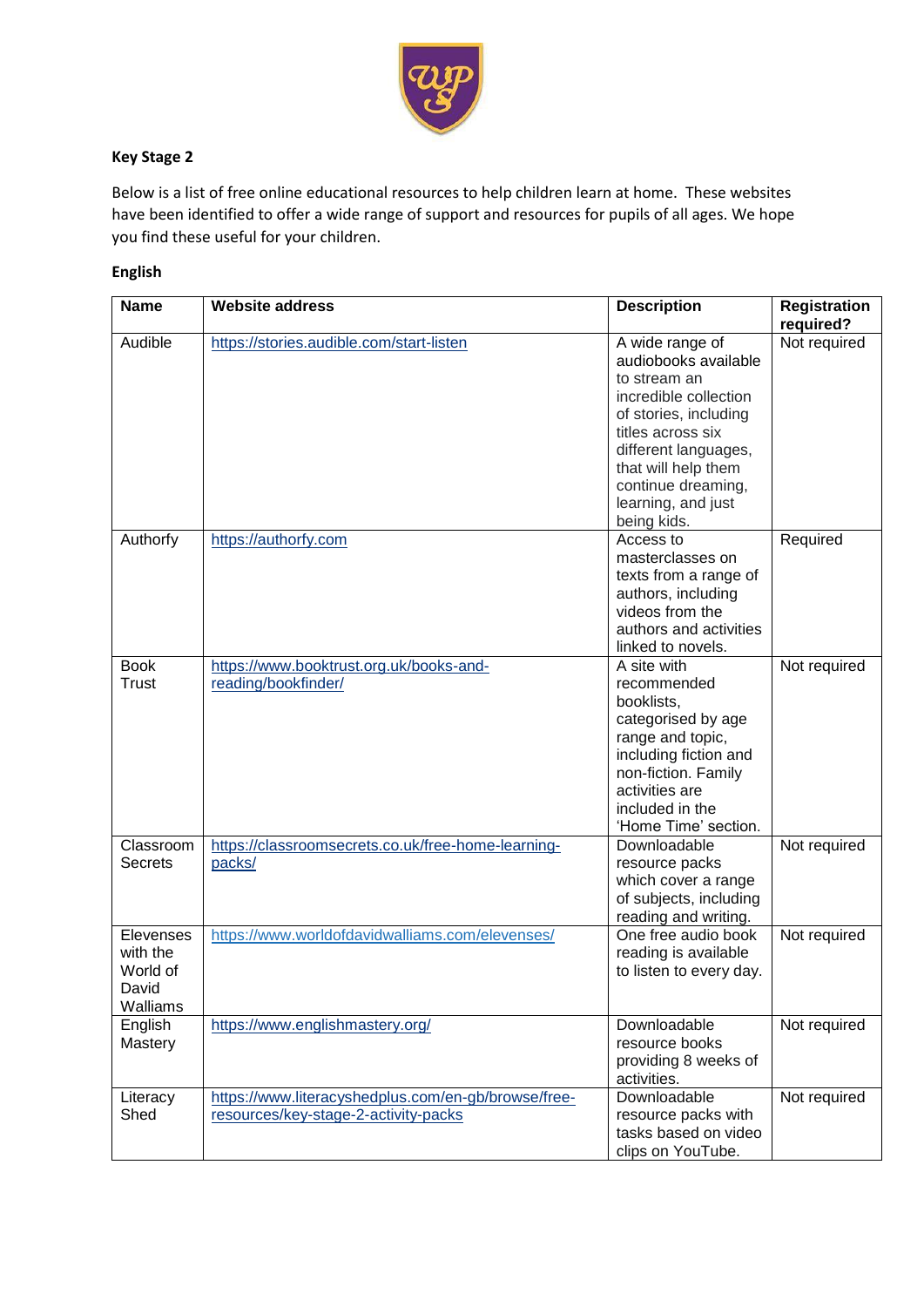| Love        | https://www.lovereading4kids.co.uk/               | A site with            | Not required   |
|-------------|---------------------------------------------------|------------------------|----------------|
| Reading 4   |                                                   | recommended            |                |
| <b>Kids</b> |                                                   | booklists,             |                |
|             |                                                   | categorised by age     |                |
|             |                                                   | range and topic,       |                |
|             |                                                   | covering fiction and   |                |
|             |                                                   | non-fiction.           |                |
| Pobble      | https://www.pobble365.com/                        | A new image is         | Not required   |
| 365         |                                                   | published each day     |                |
|             |                                                   | as a basis for         |                |
|             |                                                   | creative writing.      |                |
|             |                                                   | Story starters,        |                |
|             |                                                   | questions and          |                |
|             |                                                   | drawing ideas are      |                |
|             |                                                   | provided.              |                |
| Poetry by   | https://www.poetrybyheart.org.uk/                 | A wide selection of    | Not required   |
| Heart       |                                                   | poetry covering        | to view        |
|             |                                                   | different topics       | poems, but it  |
|             |                                                   |                        | is required to |
|             |                                                   |                        | access         |
|             |                                                   |                        | teaching       |
|             |                                                   |                        | resources.     |
| Storytime   | https://www.ruthmiskin.com/en/find-out-more/help- | Available from         | Not required   |
| with Nick   | during-school-closure/                            | Monday 20 April.       |                |
|             |                                                   | Films of well-loved    |                |
|             |                                                   | stories read by Nick   |                |
|             |                                                   | Cannon, a trained      |                |
|             |                                                   | actor, teacher and     |                |
|             |                                                   | trainer.               |                |
| The         | https://childrens.poetryarchive.org/              | An archive of spoken   | Not required   |
| Children's  |                                                   | poetry recordings.     |                |
| Poetry      |                                                   | Children can listen to |                |
| Archive     |                                                   | poems read out loud.   |                |
| The Day     | https://theday.co.uk/subscriptions/the-day-home   | A daily newsletter for | Required       |
| Newsletter  |                                                   | parents and carers at  |                |
|             |                                                   | home with children,    |                |
|             |                                                   | helping to enrich      |                |
|             |                                                   | learning with real-    |                |
|             |                                                   | world knowledge and    |                |
|             |                                                   | skills.                |                |

### **Maths**

| Hamilton<br>Trust-home<br>learning<br>section | https://www.hamilton-trust.org.uk/blog/learning-home-<br>packs/ | Downloadable<br>resource packs with<br>teacher guidance. A<br>week's worth of<br>resources is<br>provided for each<br>year group. | Not required |
|-----------------------------------------------|-----------------------------------------------------------------|-----------------------------------------------------------------------------------------------------------------------------------|--------------|
| <b>Mathematics</b>                            | https://www.mathematicsmastery.org/free-resources               | Downloadable                                                                                                                      | Not required |
| Mastery                                       |                                                                 | guidance and                                                                                                                      |              |
|                                               |                                                                 | resource packs for                                                                                                                |              |
|                                               |                                                                 | parents and pupils.                                                                                                               |              |
| <b>Nrich</b>                                  | https://nrich.maths.org/                                        | A range of activities.                                                                                                            | Not required |
|                                               |                                                                 | Some are                                                                                                                          |              |
|                                               |                                                                 | interactive and                                                                                                                   |              |
|                                               |                                                                 | some are to be                                                                                                                    |              |
|                                               |                                                                 | completed offline.                                                                                                                |              |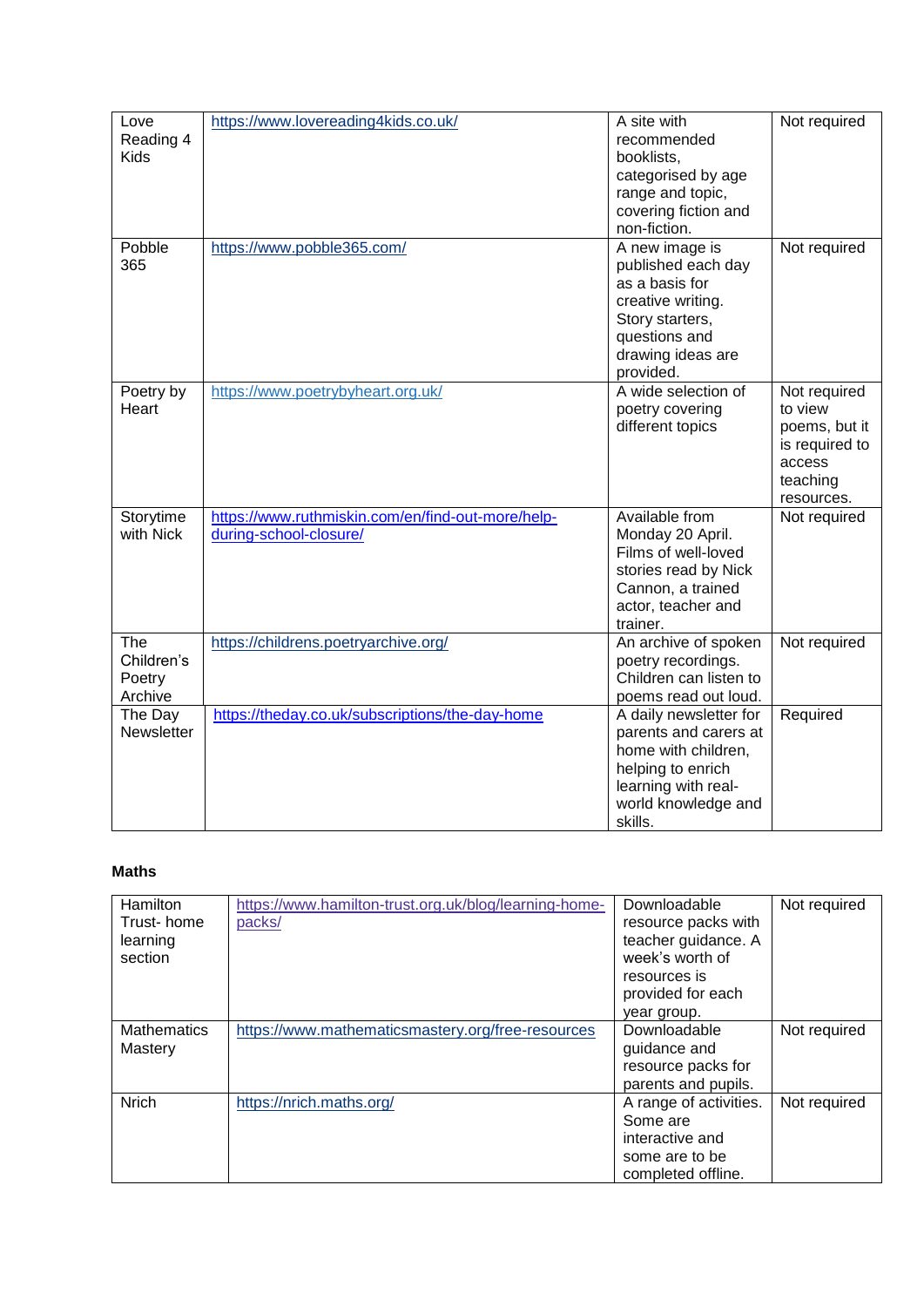|                   |                                                    | Activities are      |              |
|-------------------|----------------------------------------------------|---------------------|--------------|
|                   |                                                    | categorised by age  |              |
|                   |                                                    | range.              |              |
| Numberblocks      | https://www.bbc.co.uk/cbeebies/grownups/help-your- | Videos for          | Not required |
|                   | child-with-maths                                   | numeracy            |              |
|                   |                                                    | development         |              |
|                   |                                                    | designed for        |              |
|                   |                                                    | children aged 0 to  |              |
|                   |                                                    | 6. There are fun    |              |
|                   |                                                    | activities that can |              |
|                   |                                                    | be applied to       |              |
|                   |                                                    | everyday life and   |              |
|                   |                                                    | play.               |              |
| <b>Top Marks</b>  | https://www.topmarks.co.uk/maths-games             | A range of          | Not required |
|                   |                                                    | interactive maths   |              |
|                   |                                                    | games categorised   |              |
|                   |                                                    | by age group.       |              |
| <b>White Rose</b> | https://whiterosemaths.com/homelearning/           | Presentations and   | Not required |
| maths-home        |                                                    | downloadable        |              |
| learning          |                                                    | workbooks which     |              |
|                   |                                                    | are easy to use for |              |
|                   |                                                    | parents. New        |              |
|                   |                                                    | material is being   |              |
|                   |                                                    | released each       |              |
|                   |                                                    | week.               |              |

#### **Science**

| <b>BBC Bitesize</b>                       | https://www.bbc.co.uk/bitesize/primary  | Interactive<br>resources covering<br>the primary science<br>curriculum.                                                                                                                                                                 | Not required |
|-------------------------------------------|-----------------------------------------|-----------------------------------------------------------------------------------------------------------------------------------------------------------------------------------------------------------------------------------------|--------------|
| <b>STEM</b><br>Learning-<br>home learning | https://www.stem.org.uk/primary-science | An online resource<br>bank, which links to<br>resources on<br>external websites.<br>The site features a<br>live chat function<br>offering support<br>from subject<br>experts. New home<br>learning resources<br>are being<br>developed. | Not required |

# **PE and Physical Activity**

| Disney 10<br>Minute<br>Shakeups | https://www.nhs.uk/10-minute-shake-up/shake-ups | 10-minute videos<br>based on Disney<br>films that count<br>towards a child's 60<br>active minutes per<br>day. | Not required |
|---------------------------------|-------------------------------------------------|---------------------------------------------------------------------------------------------------------------|--------------|
| <b>Super Movers</b>             | https://www.bbc.co.uk/teach/supermovers         | Videos which help<br>children move while<br>they learn. They<br>support curriculum                            | Not required |